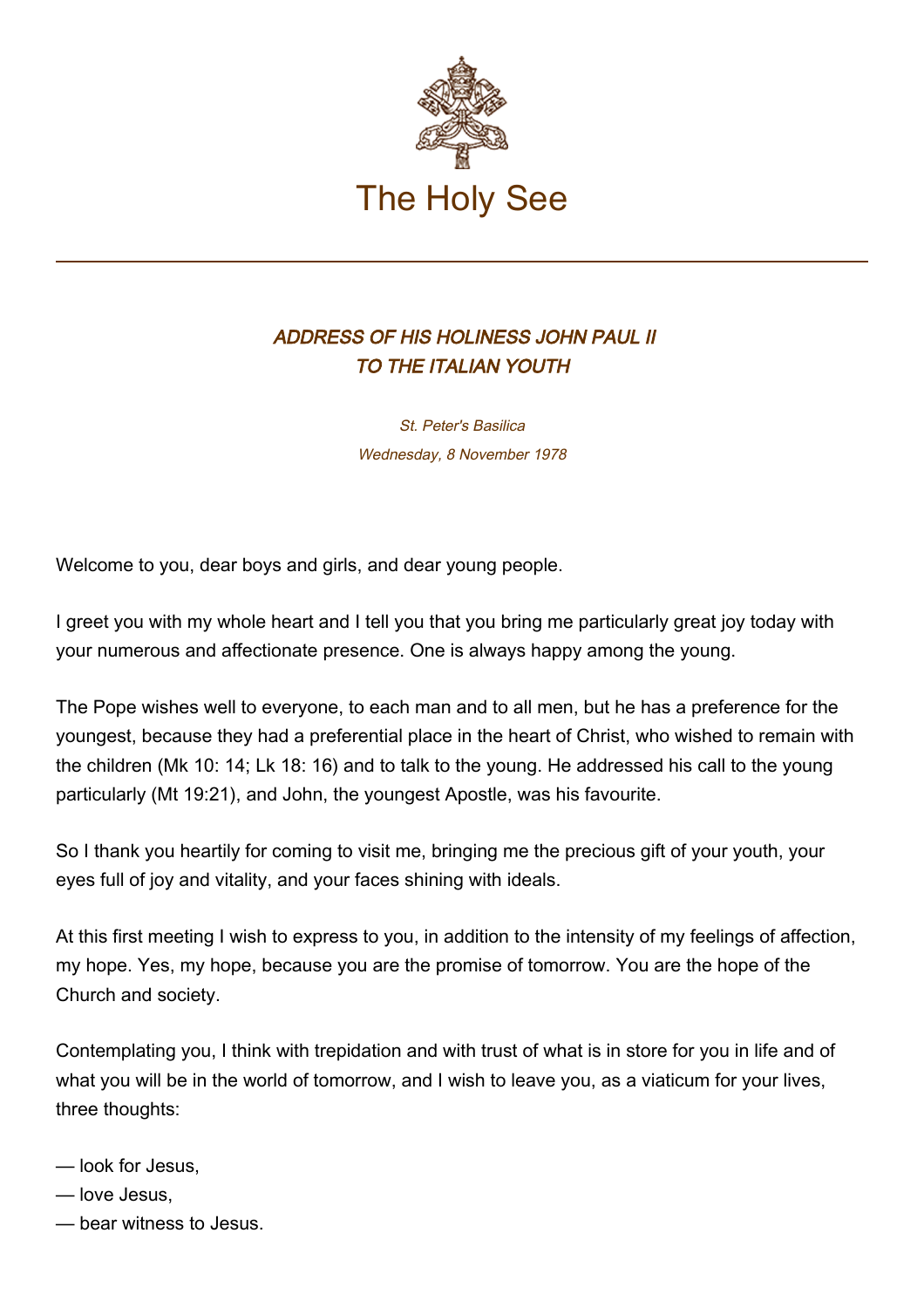1) In the first place, "look for Jesus!"

It is less possible than ever today to stop at a Christian faith that is superficial or of a sociological type; times, as you well know, have changed. The increase in culture, the continual influence of the mass media, knowledge of past and present human events, increased sensitivity and a greater demand for certainty and clarity on fundamental truths, the massive presence in society and in culture of atheistic, agnostic, and even anti-Christian conceptions, call for a personal faith: a faith, that is, sought with longing for the truth, and then put completely into practice in life.

That is to say, it is necessary to arrive at the clear and certain conviction of the truth of one's Christian faith, namely, in the first place, the historicity and divinity of Christ and the mission of the Church willed and founded by him.

When one is really convinced that Jesus is the Word Incarnate and is still present in the Church, then one accepts his "word" completely, because it is a divine word which does not deceive, which does not contradict itself, and which gives us the true and only meaning of life and eternity. He alone, in fact, has words of eternal life! He alone is the way, the truth and the life!

So I repeat to you: look for Jesus, by reading and studying the Gospel, by reading some good books; look for Jesus by taking advantage in particular of the religious instruction lesson at school, of the catechisms, and of the meetings in your parishes.

To look for Jesus personally, with the eagerness and joy of discovering the truth, gives deep inner satisfaction and great spiritual strength in order then to put into practice what he demands, even though it costs sacrifice.

2) In the second place, I tell you, love Jesus!

Jesus is not an idea, a sentiment, a memory! Jesus is a "person", always alive and present with us!

— Love Jesus present in the Eucharist. He is present in a sacrificial way in Holy Mass, which renews the Sacrifice of the Cross. To go to Mass means going to Calvary to meet him, our Redeemer.

He comes to us in Holy Communion and remains present in the tabernacles of our churches, for he is our friend; he is everyone's friend and wishes particularly to be the friend and prop of you boys and girls on your way through life; you need confidence and friendship so much.

— Love Jesus present in the Church by means of his priests; present in the family by means of your parents and those who love you.